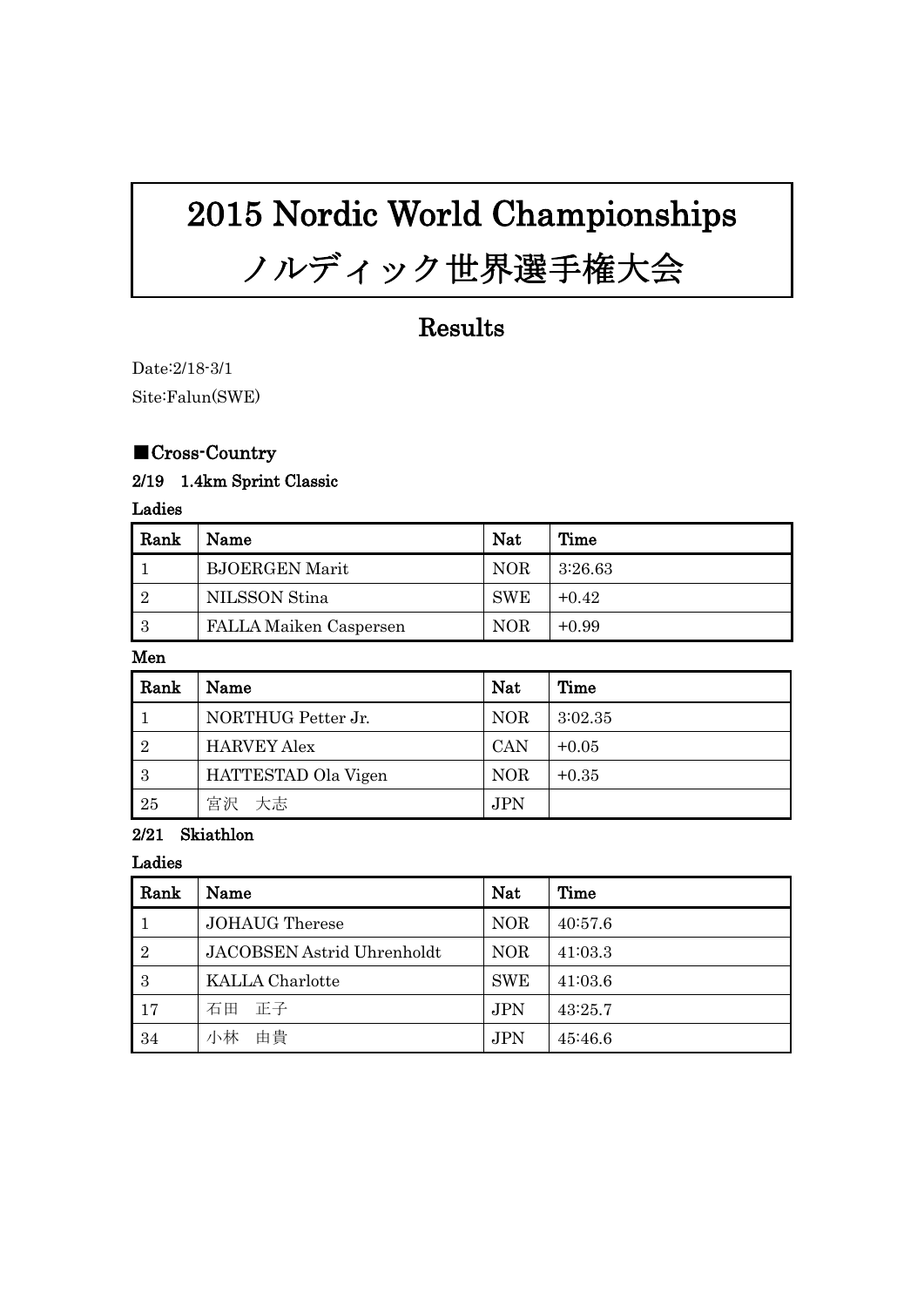#### Men

| Rank           | Name                     | <b>Nat</b> | Time      |
|----------------|--------------------------|------------|-----------|
|                | <b>VYLEGZHANIN Maxim</b> | <b>RUS</b> | 1:16:25.9 |
| $\overline{2}$ | COLOGNA Dario            | <b>SUI</b> | 1:16:26.3 |
| 3              | <b>HARVEY Alex</b>       | <b>CAN</b> | 1:16:27.5 |
| 20             | 吉田 圭伸                    | <b>JPN</b> | 1:18:57.7 |
| 25             | レンティング陽                  | <b>JPN</b> | 1:19:18.9 |
| 37             | 宇田 崇二                    | <b>JPN</b> | 1:21:03.7 |

## 2/22  $6\times1.2$ km Free Team Sprint

## Ladies

| Rank           | <b>Nation</b> | Time     |  |
|----------------|---------------|----------|--|
|                | <b>NORWAY</b> | 14:29.57 |  |
| $\overline{2}$ | <b>SWEDEN</b> | 14:37.74 |  |
| 3              | <b>POLAND</b> | 14:38.05 |  |

## ×1.4km Free Team Sprint

## Men

| Rank           | <b>Nation</b>             | Time     |
|----------------|---------------------------|----------|
|                | <b>NORWAY</b>             | 15:32.89 |
| $\overline{2}$ | <b>RUSSIAN FEDERATION</b> | 15:38.53 |
| 3              | <b>ITALY</b>              | 15:38.62 |
| 16             | <b>JAPAN</b>              | 16:05.13 |
|                | レンティング陽                   |          |
|                | 宮沢 大志                     |          |

## 2/24 10km Individual Free

## Ladies

| Rank           | Name                   | <b>Nat</b> | Time    |
|----------------|------------------------|------------|---------|
|                | <b>KALLA</b> Charlotte | <b>SWE</b> | 25:08.8 |
| $\overline{2}$ | DIGGINS Jessica        | <b>USA</b> | 25:49.8 |
| 3              | <b>GREGG</b> Caitlin   | <b>USA</b> | 25:55.7 |
|                | 正子<br>石田               | <b>JPN</b> | 26:11.3 |
| 11             | 小林<br>由貴               | <b>JPN</b> | 26:21.3 |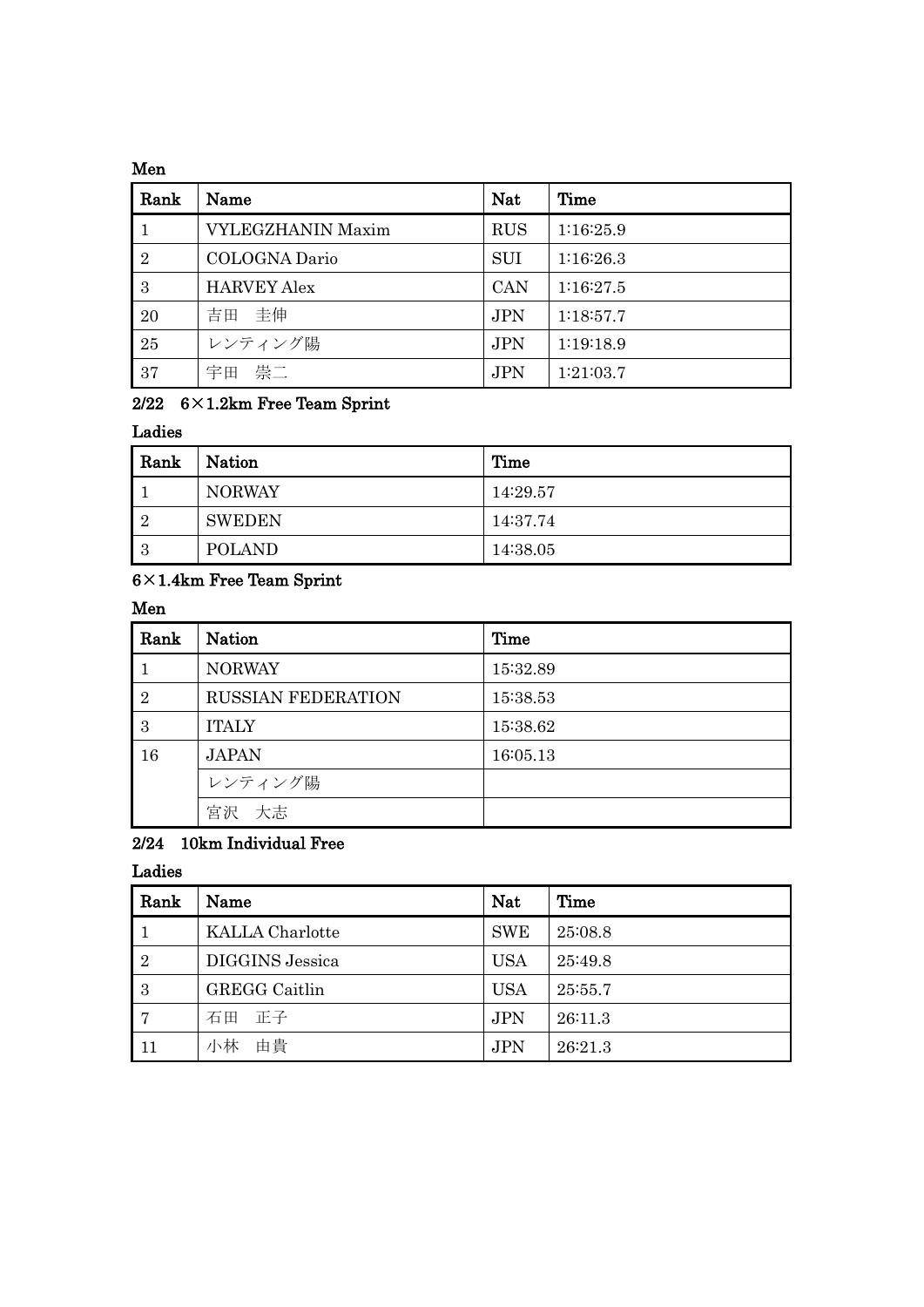## 15km Individual Free

## Men

| Rank           | Name                     | <b>Nat</b> | Time    |
|----------------|--------------------------|------------|---------|
|                | OLSSON Johan             | <b>SWE</b> | 35:01.6 |
| $\overline{2}$ | <b>MANIFICAT Maurice</b> | <b>FRA</b> | 35:19.4 |
| -3             | <b>GLOEERSEN</b> Anders  | <b>NOR</b> | 35:20.8 |
| 33             | 宇田 崇二                    | <b>NOR</b> | 37:29.8 |
| 44             | レンティング陽                  | <b>JPN</b> | 38:15.9 |

## 2/26  $4 \times 5$ km Relay C/F

#### Ladies

| Rank           | <b>Nation</b>  | Time    |
|----------------|----------------|---------|
|                | <b>NORWAY</b>  | 49:04.7 |
| $\overline{2}$ | <b>SWEDEN</b>  | 49:33.9 |
| 3              | <b>FINLAND</b> | 49:35.6 |

## $4\times10\mathrm{km}$  Relay C/F

## Men

| Rank           | <b>Nation</b> | Time      |
|----------------|---------------|-----------|
| $\mathbf{1}$   | <b>NORWAY</b> | 1:34:18.5 |
| $\overline{2}$ | <b>SWEDEN</b> | 1:34:19.1 |
| 3              | <b>FRANCE</b> | 1:34:27.4 |
| 12             | <b>JAPAN</b>  | 1:38:08.5 |
|                | レンティング陽       | 28:28.8   |
|                | 吉田 圭伸         | 28:29.4   |
|                | 宇田 崇二         | 20:37.5   |
|                | 大志<br>宮沢      | 20:32.8   |

## 2/28 30km Mass Start Classic

## Ladies

| Rank           | Name                   | <b>Nat</b> | Time      |
|----------------|------------------------|------------|-----------|
|                | <b>JOHAUG</b> Therese  | <b>NOR</b> | 1:24:47.0 |
| $\overline{2}$ | <b>BJOERGEN Marit</b>  | <b>NOR</b> | 1:25:39.3 |
| -3             | <b>KALLA</b> Charlotte | <b>SWE</b> | 1:26:18.6 |
| 19             | 石田 正子                  | <b>JPN</b> | 1:29:26.9 |
| 30             | 小林<br>由貴               | <b>JPN</b> | 1:32:29.2 |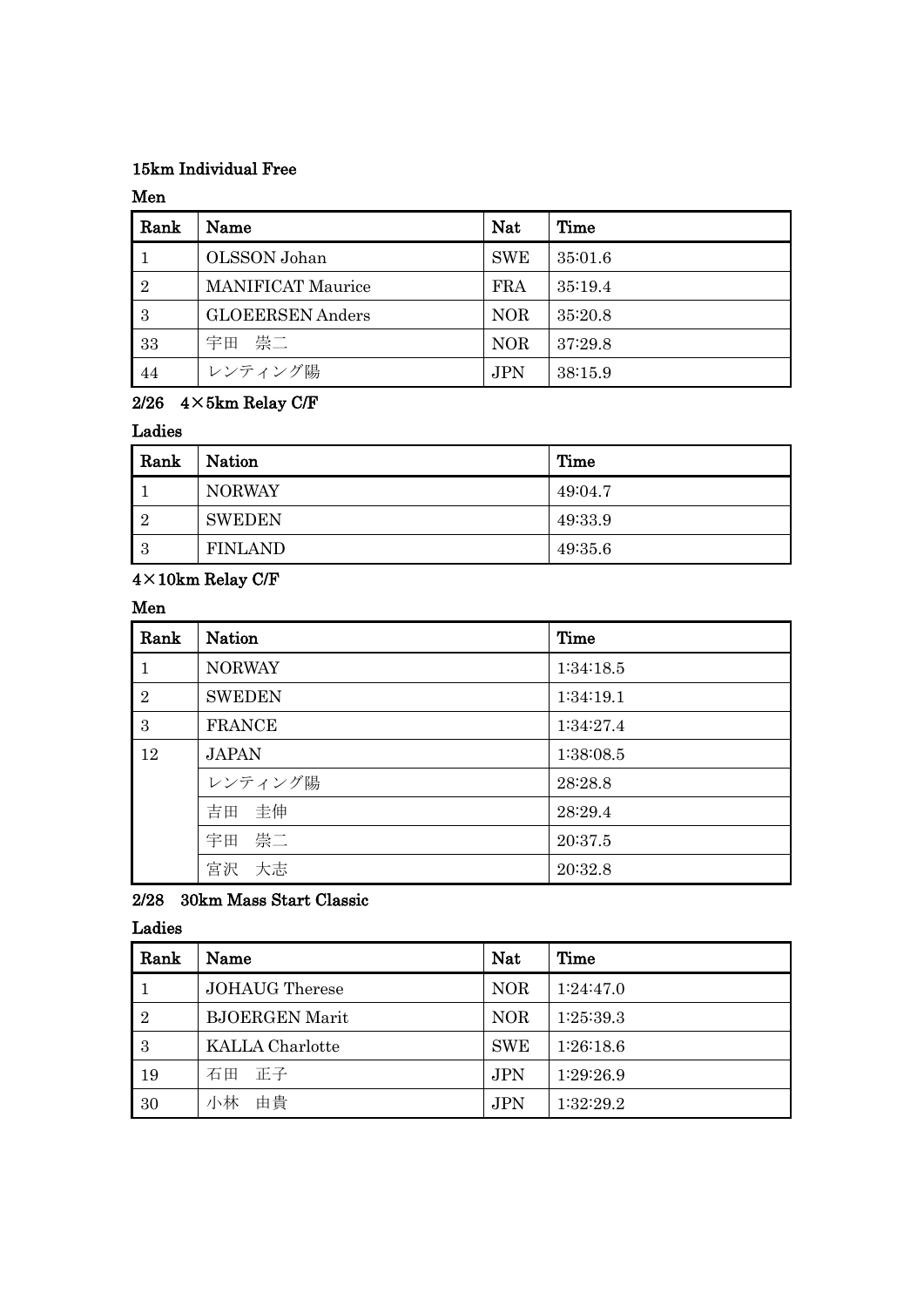## 3/1 50km Mass Start Classic

## Men

| Rank         | Name               | Nat        | Time      |
|--------------|--------------------|------------|-----------|
| $\vert 1$    | NORTHUG Petter Jr. | <b>NOR</b> | 2:26:02.1 |
| <sup>2</sup> | <b>BAUER Lukas</b> | <b>CZE</b> | 2:26:03.8 |
| 3            | OLSSON Johan       | <b>SWE</b> | 2:26:04.1 |
| 17           | 吉田 圭伸              | <b>JPN</b> | 2:27:31.3 |
| 33           | 宇田 崇二              | <b>JPN</b> | 2:30:27.4 |
| 39           | レンティング陽            | <b>JPN</b> | 2:34:59.4 |
| 40           | 宮沢 大志              | <b>JPN</b> | 2:35:37.9 |

## ■Jumping

## 2/20 Normal Hill

## Ladies

| Ra             | Name                   | <b>Nat</b> | 1st        | 2nd        | Jud.Point | Total |
|----------------|------------------------|------------|------------|------------|-----------|-------|
|                | VOGT Carina            | <b>GER</b> | 91.5m/63.0 | 92.0m/64.0 | 54.0/52.5 | 236.9 |
| $\overline{2}$ | 有希<br>伊藤               | <b>JPN</b> | 89.0m/58.0 | 93.0m/66.0 | 53.5/55.0 | 235.1 |
| 3              | IRASCHKO-STOLZ Daniela | <b>AUT</b> | 92.5m/65.0 | 89.0m/58.0 | 55.0/52.0 | 233.8 |
| $\overline{4}$ | 沙羅<br>髙梨               | <b>JPN</b> | 90.0m/60.0 | 93.0m/66.0 | 48.5/51.0 | 228.3 |
| 31             | 勢藤<br>優花               | <b>JPN</b> | 80.0m/40.0 |            | 48.5      | 90.3  |
| 36             | 岩渕<br>香里               | JPN        | 77.0m/34.0 |            | 47.5      | 82.0  |

Men

| Ra             | Name                  | <b>Nat</b> | 1st        | 2nd        | Jud.Point | Total |
|----------------|-----------------------|------------|------------|------------|-----------|-------|
| $\mathbf{1}$   | <b>VELTA Rune</b>     | <b>NOR</b> | 95.5m/71.0 | 95.5m/71.0 | 57.0/57.0 | 252.7 |
| $\overline{2}$ | <b>FREUND</b> Severin | <b>GER</b> | 95.5m/71.0 | 96.0m/72.0 | 54.0/58.5 | 252.3 |
| 3              | <b>KRAFT</b> Stefan   | <b>AUT</b> | 95.0m/70.0 | 95.0m/70.0 | 56.0/55.5 | 248.3 |
| 5              | 竹内<br>択               | <b>JPN</b> | 93.0m/66.0 | 93.0m/66.0 | 55.0/55.5 | 241.6 |
| 12             | 伊東 大貴                 | <b>JPN</b> | 91.0m/62.0 | 89.0m/58.0 | 54.0/53.5 | 225.3 |
| 25             | 小林潤志郎                 | <b>JPN</b> | 89.5m/59.0 | 89.0m/58.0 | 52.5/52.0 | 214.3 |
| 35             | 紀明<br>葛西              | <b>JPN</b> | 86.5m/53.0 |            | 50.0      | 100.9 |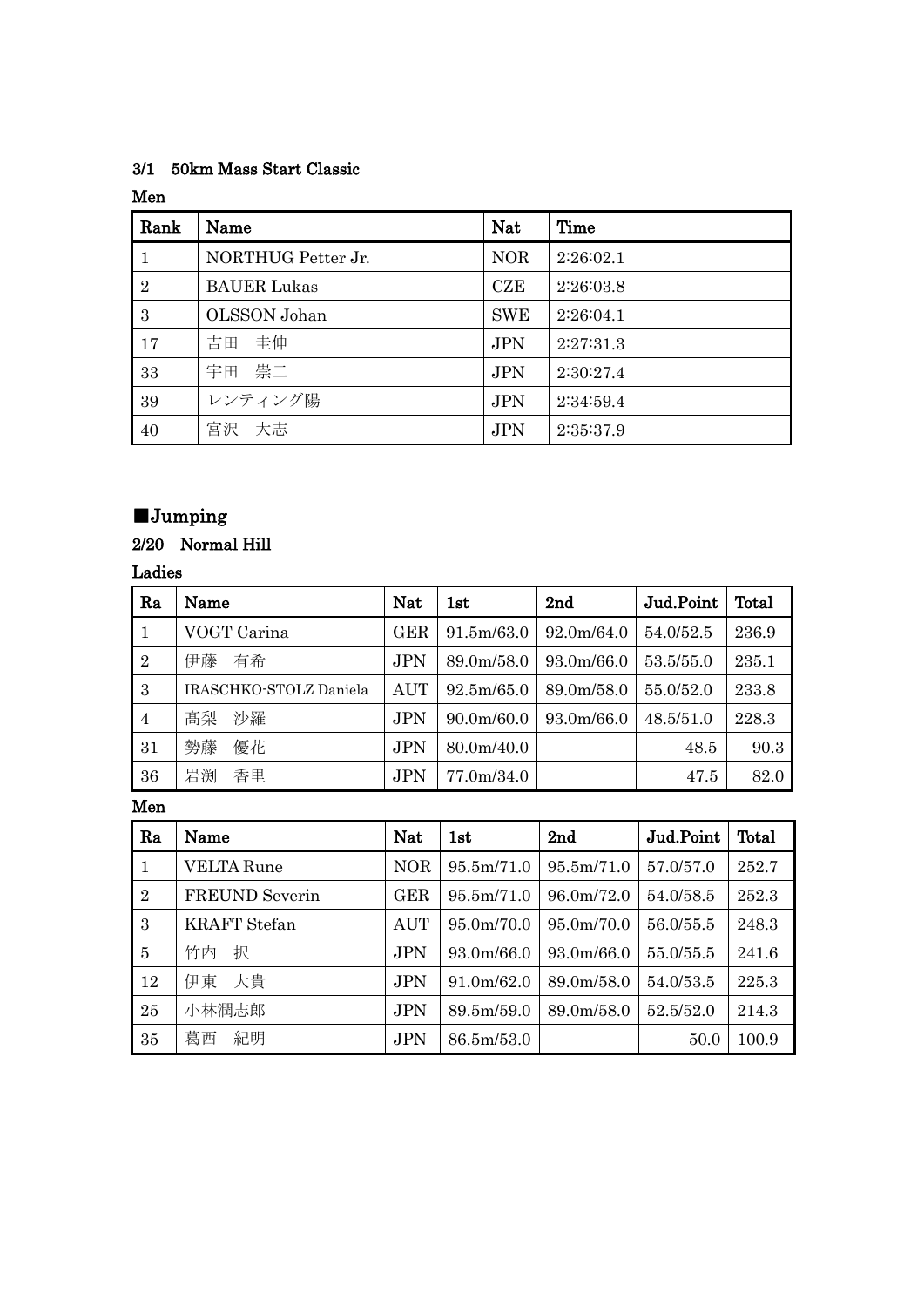## 2/22 Normal Hill Mixed Team

| Ra             | <b>Nation</b>  | 1st                     | 2nd        | Jud.Point | Total |
|----------------|----------------|-------------------------|------------|-----------|-------|
|                | <b>GERMANY</b> |                         |            |           | 917.9 |
| $\overline{2}$ | <b>NORWAY</b>  |                         |            |           | 915.6 |
| 3              | <b>JAPAN</b>   |                         |            |           | 888.3 |
|                | 沙羅<br>髙梨       | 96.5m/73.0              | 93.0m/66.0 | 51.0/51.5 |       |
|                | 紀明<br>葛西       | 90.0 <sub>m</sub> /60.0 | 88.5m/57.0 | 52.5/52.5 |       |
|                | 伊藤<br>有希       | 88.5m/57.0              | 90.5m/61.0 | 48.5/53.0 |       |
|                | 竹内<br>択        | 95.0m/70.0              | 93.5m/67.0 | 54.5/55.0 |       |

## 2/26 Large Hill Individual

| Ra             | Name                       | <b>Nat</b> | 1st         | 2 <sub>nd</sub> | Jud.Point | Total |
|----------------|----------------------------|------------|-------------|-----------------|-----------|-------|
| $\mathbf{1}$   | FREUND Severin             | <b>GER</b> | 134.0m/85.2 | 135.5m/87.9     | 57.0/59.0 | 268.7 |
| $\overline{2}$ | <b>SCHLIENZAUER Gregor</b> | AUT        | 128.0m/74.4 | 130.0m/78.0     | 55.0/55.5 | 246.4 |
| 3              | <b>VELTA Rune</b>          | <b>NOR</b> | 126.5m/71.7 | 128.5m/75.3     | 55.5/55.5 | 242.9 |
| 11             | 葛西<br>紀明                   | <b>JPN</b> | 129.5m/77.1 | 119.5m/59.1     | 53.5/53.0 | 227.3 |
| 13             | 小林潤志郎                      | <b>JPN</b> | 119.0m/58.2 | 130.0m/78.0     | 52.0/55.5 | 222.7 |
| 24             | 竹内<br>択                    | <b>JPN</b> | 121.0m/61.8 | 109.5m/41.4     | 53.5/50.0 | 197.7 |
| 28             | 伊東<br>大貴                   | <b>JPN</b> | 119.0m/58.2 | 111.0m/43.8     | 52.5/46.5 | 192.1 |

## 2/28 Large Hill Team

| Ra             | <b>Nation</b>  | 1st         | 2 <sub>nd</sub> | Jud.Point | Total |
|----------------|----------------|-------------|-----------------|-----------|-------|
| $\mathbf{1}$   | <b>NORWAY</b>  |             |                 |           | 872.6 |
| $\overline{2}$ | <b>AUSTRIA</b> |             |                 |           | 853.2 |
| 3              | <b>POLAND</b>  |             |                 |           | 848.1 |
| $\overline{4}$ | <b>JAPAN</b>   |             |                 |           | 831.2 |
|                | 小林潤志郎          | 122.0m/63.6 | 121.0m/61.8     | 52.5/50.5 |       |
|                | 大貴<br>伊東       | 120.5m/60.9 | 122.5m/64.5     | 52.0/52.5 |       |
|                | 竹内<br>択        | 126.0m/70.8 | 128.0m/74.4     | 54.5/55.0 |       |
|                | 葛西<br>紀明       | 127.0m/72.6 | 122.0m/63.6     | 52.0/51.5 |       |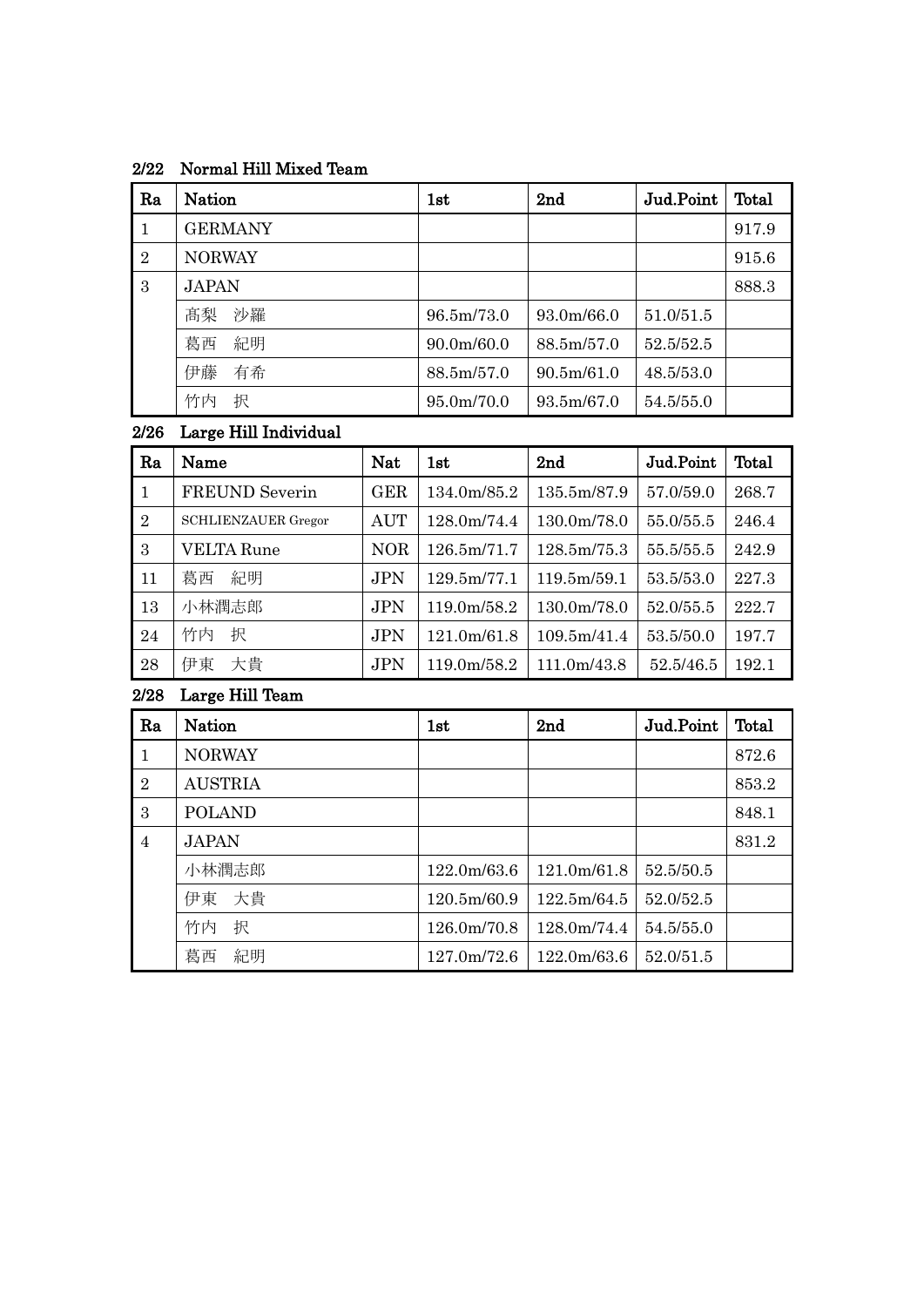## ■Nordic Combined

## 2/20 Gundersen NH/10km

| Rank           | Name                       | <b>Nat</b> | J <sub>P</sub> | CC         | <b>Behind</b> |
|----------------|----------------------------|------------|----------------|------------|---------------|
| $\mathbf{1}$   | <b>RYDZEK</b> Johannes     | <b>GER</b> | 113.8/5        | 26:07.9/4  | 26:38.9       |
| $\overline{2}$ | PITTIN Alessandro          | <b>ITA</b> | 102.5/14       | 25:24.2/1  | $+1.3$        |
| 3              | <b>LAMY CAHPPUIS Jason</b> | <b>FRA</b> | 115.4/3        | 26:18.9/11 | $+5.0$        |
| 6              | 暁斗<br>渡部                   | <b>JPN</b> | 114.8/4        | 26:24.1/14 | $+12.2$       |
| 7              | 善斗<br>渡部                   | <b>JPN</b> | 116.4/2        | 26:32.3/17 | $+14.4$       |
| 17             | 加藤<br>大平                   | <b>JPN</b> | 109.0/8        | 27:06.2/27 | $+1:17.3$     |
| 18             | 永井<br>秀昭                   | <b>JPN</b> | 104.7/12       | 26:54.3/26 | $+1:23.4$     |

## 2/22 Team Gundersen  $4\times5km$

| Rank           | <b>Nation</b>  | J <sub>P</sub> | CC        | <b>Behind</b> |
|----------------|----------------|----------------|-----------|---------------|
| 1              | <b>GERMANY</b> | 448.3/1        | 44:20.7/3 | 0.0           |
| $\overline{2}$ | <b>NORWAY</b>  | 427.5/5        | 44:15.8/2 | $+23.1$       |
| 3              | <b>FRANCE</b>  | 438.1/3        | 44:46.3/4 | $+39.6$       |
| 6              | <b>JAPAN</b>   | 445.5/2        | 45:28.2/7 | $+1:11.5$     |
|                | 加藤<br>大平       | 107.8          | 11:17.0   |               |
|                | 善斗<br>渡部       | 106.0          | 11:27.6   |               |
|                | 永井<br>秀昭       | 110.7          | 11:20.7   |               |
|                | 暁斗<br>渡部       | 121.0          | 11:22.9   |               |

## 2/26 Gundersen LH/10km

| Rank      | Name                   | Nat        | J <sub>P</sub> | cc         | <b>Behind</b> |
|-----------|------------------------|------------|----------------|------------|---------------|
| $\vert$ 1 | <b>GRUBER Bernhard</b> | <b>AUT</b> | 119.8/1        | 22:45.8/15 | 22:45,8       |
| 2         | <b>BRAUD</b> Francois  | <b>FRA</b> | 118.0/3        | 22:50.7/16 | $+11.9$       |
| -3        | <b>RYDZEK</b> Johannes | <b>GER</b> | 107.1/17       | 22:09.7/3  | $+14.9$       |
| 17        | 暁斗<br>渡部               | <b>JPN</b> | 111.8/9        | 22:44.1/14 | $+30.3$       |
| 18        | 善斗<br>渡部               | JPN        | 116.9/4        | 23:22.0/31 | $+48.2$       |
| 20        | 加藤<br>大平               | JPN        | 109.0/12       | 23:26.2/32 | $+1:23.4$     |
| 28        | 渡部<br>剛弘               | <b>JPN</b> | 104.6/21       | 23:35.7/35 | $+1:50.9$     |